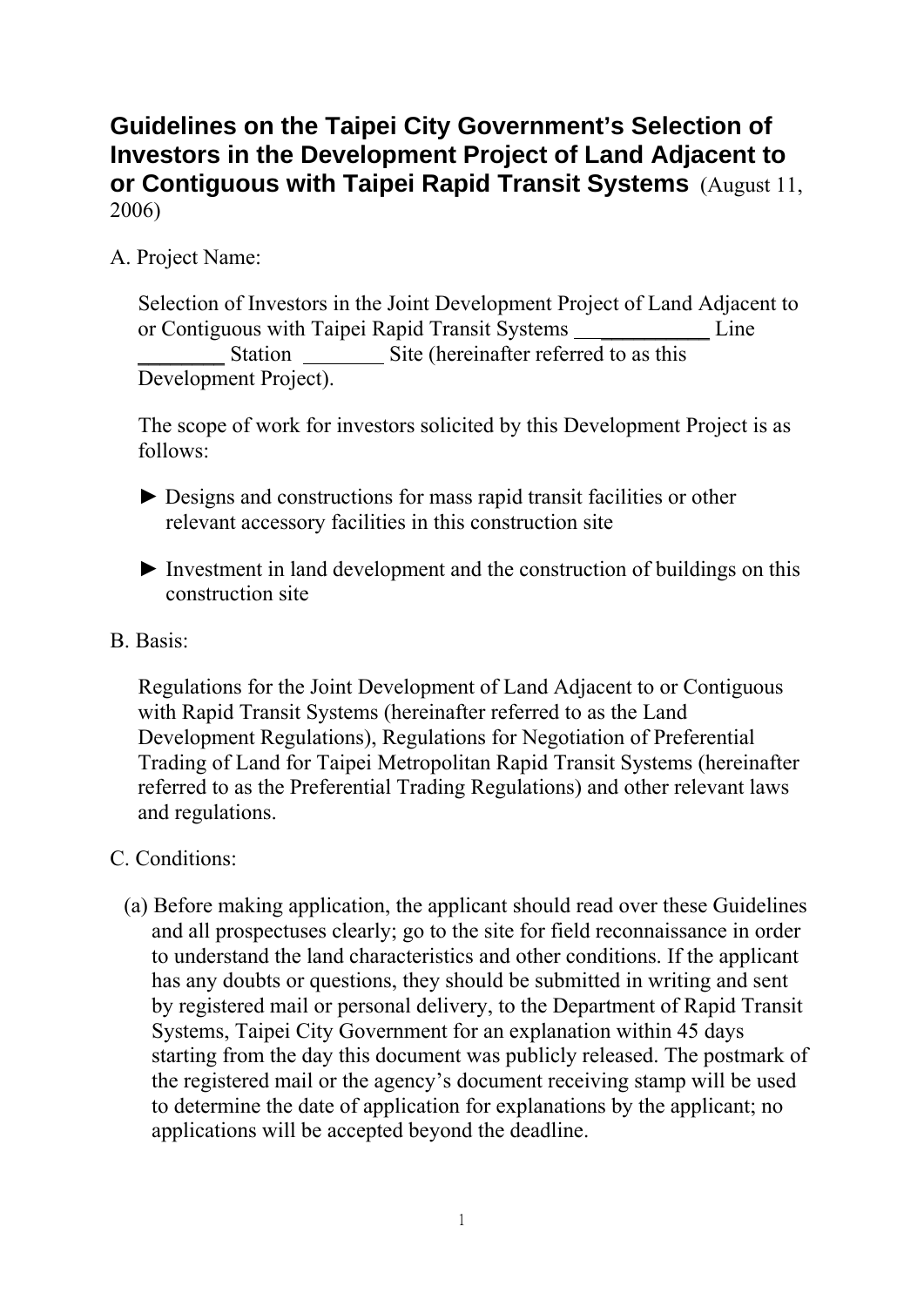- (b) The applicant shall personally bear all expenses of preparatory work and field reconnaissance, any difficulty encountered or miscalculation of cost in the course of carrying out this development project.
- (c) After submitting the application documents to the Department of Rapid Transit Systems, Taipei City Government, the applicant will be considered to have already read over and understood all documents and the relevant regulations in this Guideline, as well as understood the risks and obligations that he/she will bear.
- D. Prospectus:

This Guideline includes the following prospectus:

- ►(a) Joint Development Proposal or Land Development Content and Control Rules
- ►(b) Detailed Design Drawings for Integrated Structure
- ►(c) Structural Analysis Report of Integrated Structure (in cases where the rapid transit construction was performed by Department of Rapid Transit Systems in advance)
- $\blacktriangleright$ (d) Geotechnical Investigation Report (in cases where the rapid transit construction was performed by Department of Rapid Transit Systems in advance)
- ►(e) Design Manual of the Joint Development of Land Adjacent to or Contiguous with Taipei Rapid Transit Systems
- ►(f) Contract of the Joint Development of Land Adjacent to or Contiguous with Taipei Rapid Transit Systems (hereinafter referred to as Joint Land Development Contract)
- $\blacktriangleright$ (g) Negotiations of the Trading of Land Adjacent to or Contiguous with Taipei Rapid Transit Systems (hereinafter referred to as Negotiations)
- ►(h) Draft of Investment Contract of the Joint Development of Land Adjacent to or Contiguous with Taipei Rapid Transit Systems (hereinafter referred to as Investment Contract)
- ►(i) Standards for the Sub-contract Construction of Mass Rapid Transit Facilities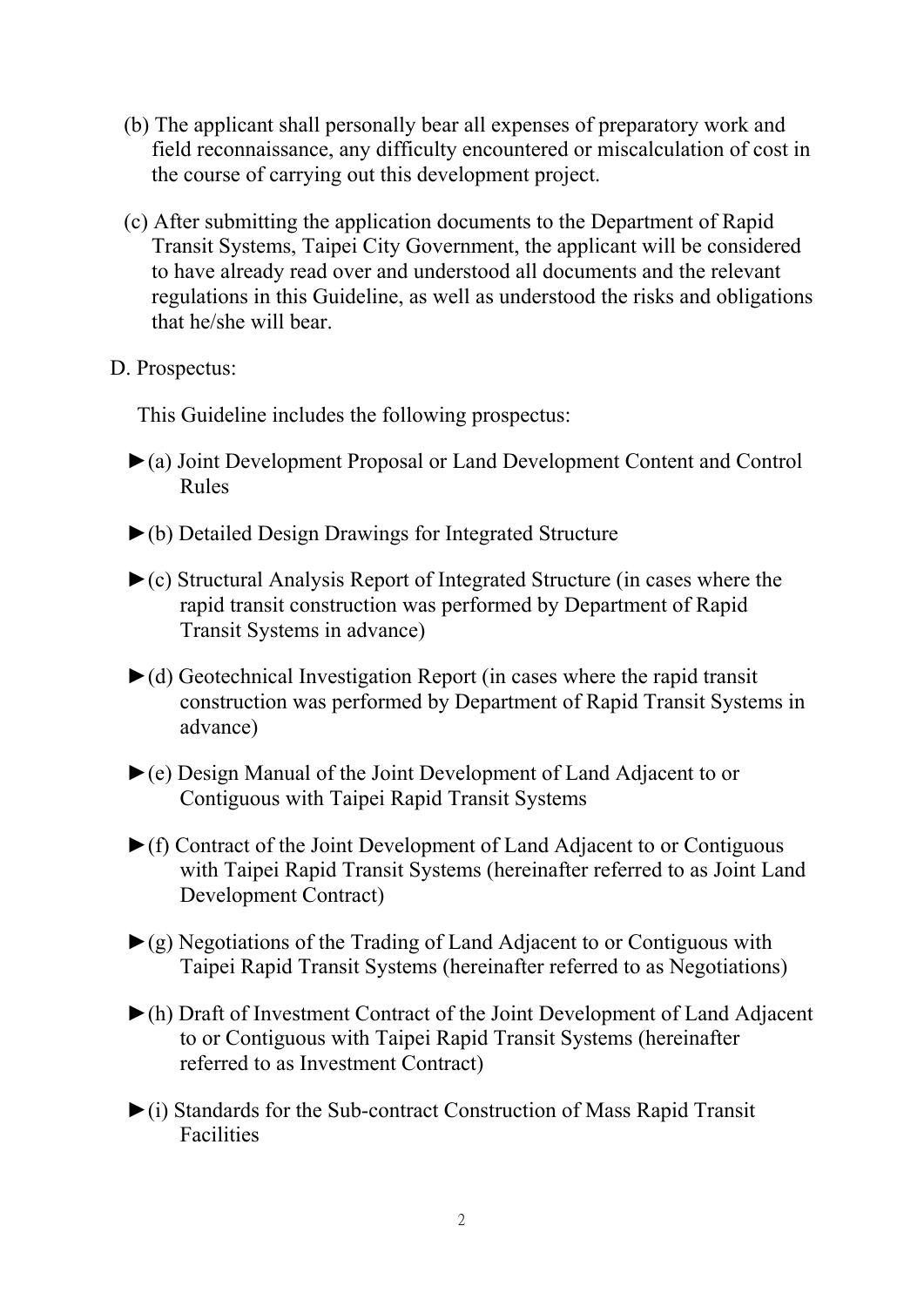- $\triangleright$ (j) List of expenses or estimates to be paid in advance by the government and to be reimbursed by the applicant
- $\blacktriangleright$  (k) Other related documents:
- E. Qualification:
	- (a) General qualification:
		- 1. Qualification of having priority to make an application to invest:
			- (1) The landowners (hereinafter referred to as landowners) of this development site according to Article 14 of the Land Development Regulations.
			- (2) The sole landowner (hereinafter referred to as sole landowner) according to Article 10 of the Preferential Trading Regulations.
		- 2. The qualifications for an open bidders:
			- (1) Domestic legal organization.
			- (2) Foreign legal organization.
	- (b) Capability qualification:
		- 1. Development Capability:

Has completed construction development of a similar or equivalent nature in the past where the total value of a single project was not less than onethird of the estimated cost of this development project, or the accumulated total value of past projects is not less than the estimated cost of this development project; the aforementioned estimated project cost will be given in New Taiwan Dollars.

- 2. Financial Capability
	- (1) General requirements
		- -1. For the most recent year, total current assets that have been certified by an accountant were more than total current liabilities, total liability was not more than three times net worth, and quick ratio was more than 10 percent.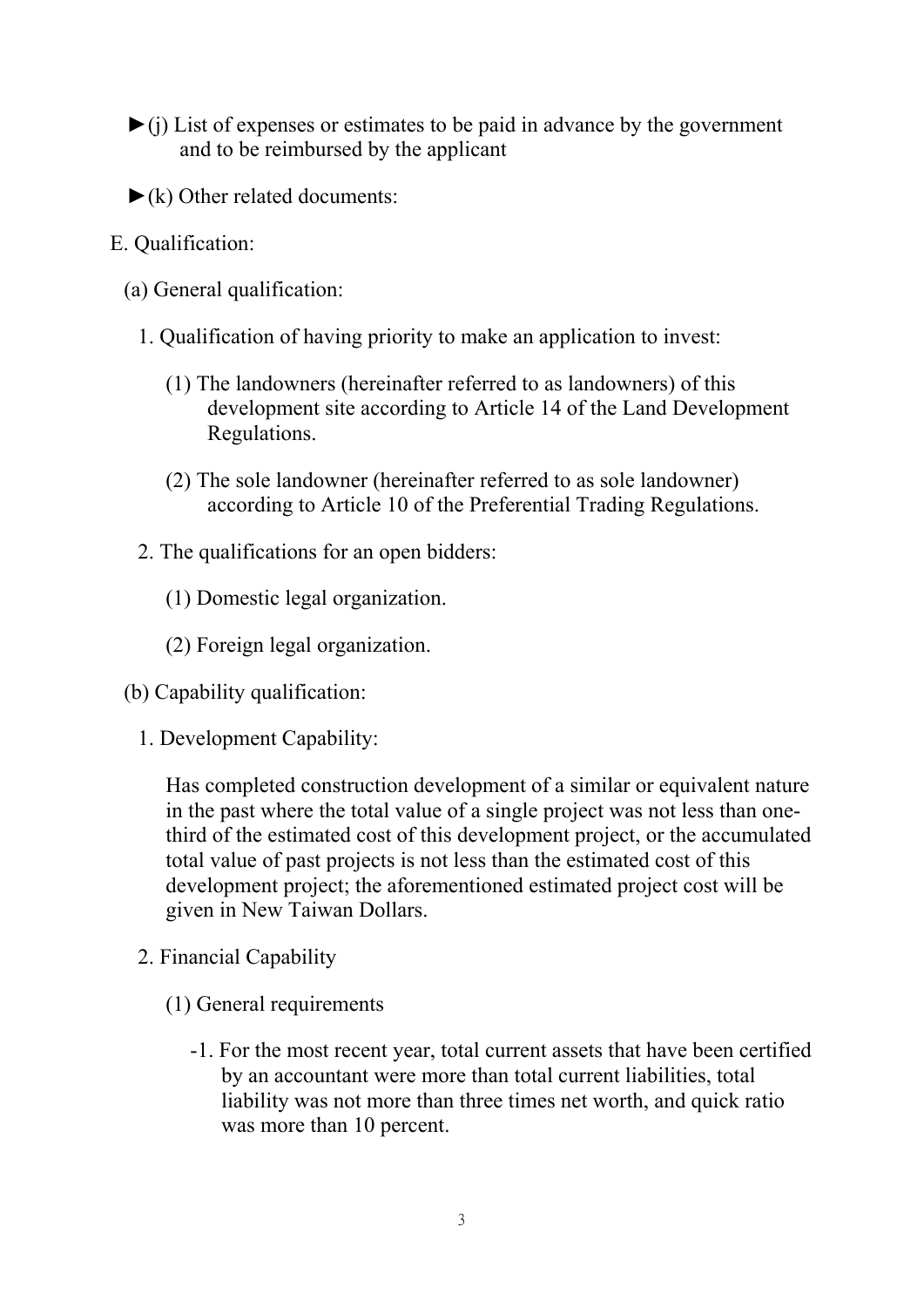- -2. For the most recent year, no record of issuing bad checks or default on loans at any financial institution.
- (2) Special requirements

The applicant's net worth is not less than thirty percent of the estimated cost of the project; the aforementioned net worth should be calculated as such:

- -1. The total sum of financial capabilities of the applicant, coapplicants or collaborators, but the said net worth must first deduct the amount of net worth that has been presented by the applicant, co-applicants or collaborators to other joint development projects of Taipei Rapid Transit Systems for the rights of investment. In addition, before the submission deadline of capability qualification documents for this development project, for each development project that has not yet acquired an occupancy permit, the net worth of the applicant, co-applicants or collaborators shall be calculated as the percentage of the individual's investment multiplied by thirty percent of the estimated cost of project for each development project.
- -2. The sum of the financial capabilities of the applicant, co-applicants or collaborators, outside of the amount of the applicant's, coapplicants' or collaborators' net worth that has been presented to other joint development projects of Taipei Rapid Transit Systems and in the case of the "Investment Contract of the Joint Development of Land Adjacent to or Contiguous with Taipei Rapid Transit Systems" is signed with the Taipei City Government during the period of application, then, the applicant, co-applicants or collaborators shall prior to the signing of the contract for this development project complete the capital increment calculated at the percentage of the individual's investment multiplied by thirty percent of the estimated cost of project for each development project.
- 3. In the case of the landowners of this development site who have the priority to make investment application but do not qualify or whose qualifications are not adequate, the landowner at most may look for three legal organizations to cooperate with. All three legal organizations must meet the general requirements of financial capability and at least one legal organization must meet the development capability qualification. The sum of net worth for the three legal organizations must meet the special requirements of financial capability.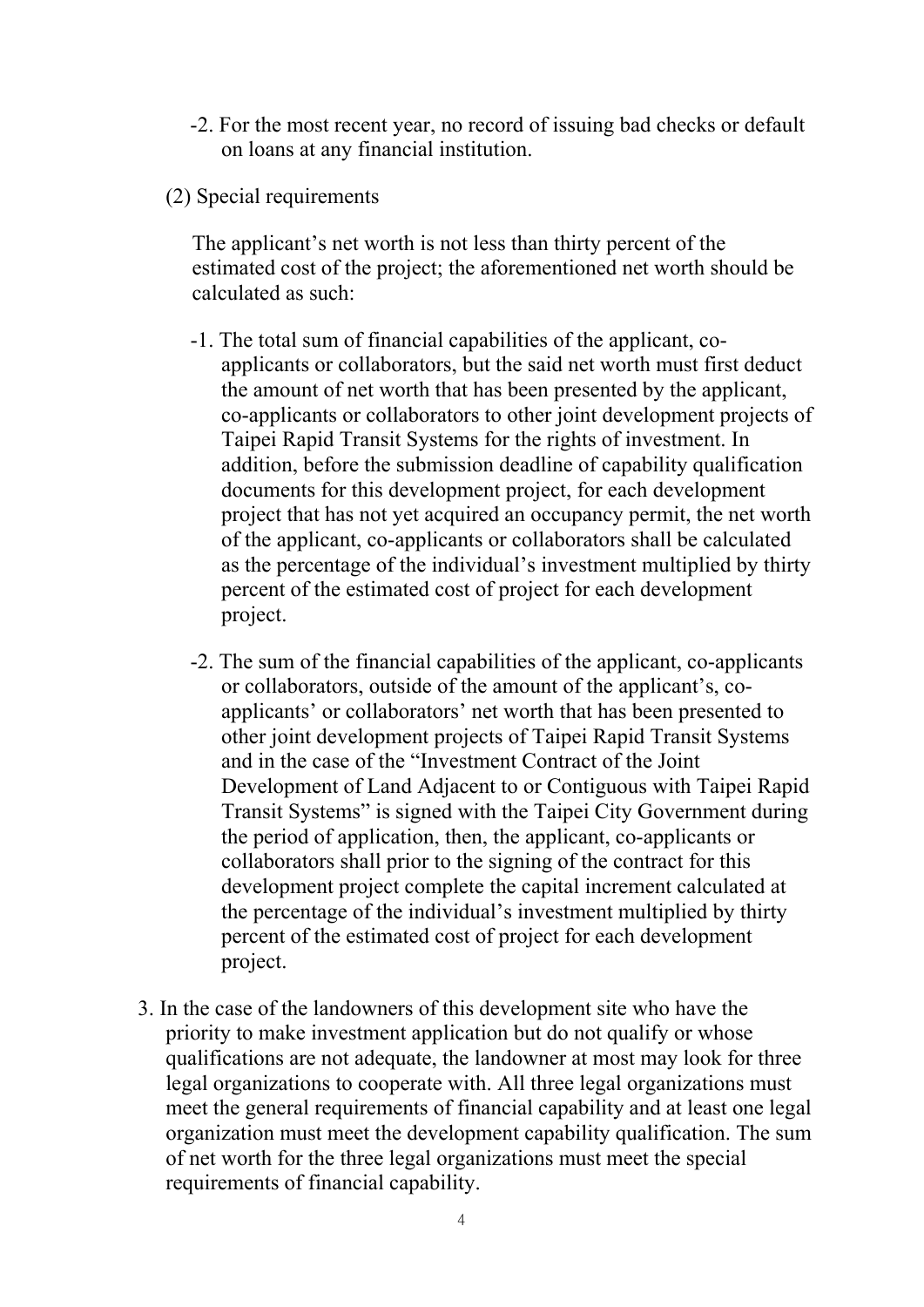- 4. In the case of an Open Bid for Investors, one legal organization that concurrently meets the development capability and financial capability qualifications may file the application alone, or the application can be filed jointly by at most three legal organizations. All three legal organizations must meet the general requirements of financial capability and at least one legal organization must meet the development capability qualification. The sum of net worth for the three legal organizations must meet the special requirements of financial capability.
- F. Application documents (Refer to Attachment 1):
	- (a) Documents for General Qualification:
		- 1. Application Form: An individual shall state name, date of birth, address, personal identification number, and the legal organization shall state name, address of main office, and name of representative. The name of development project also has to be indicated.
		- 2. Photocopy of the applicant's identification document or registration certificate.
		- 3. Receipt of application deposit and certificate of deposit reduction.
		- 4. Others.
			- (1) The applicant that will cooperate with the legal organization shall enclose:
				- -1. Collaborator Data Sheet
				- -2. The notarized or certified expression of interest of collaboration signed between the applicant and the collaborators.
			- (2) The applicant that will file an application jointly with a legal organization shall enclose:
				- -1. Applicant Data Sheet
				- -2. The notarized or certified joint application agreement signed between the co-applicants.
			- (3) An applicant that has authorized an agent to handle the matters related to this development project shall enclose the power of attorney.
		- (b) Documents for Capability Qualification: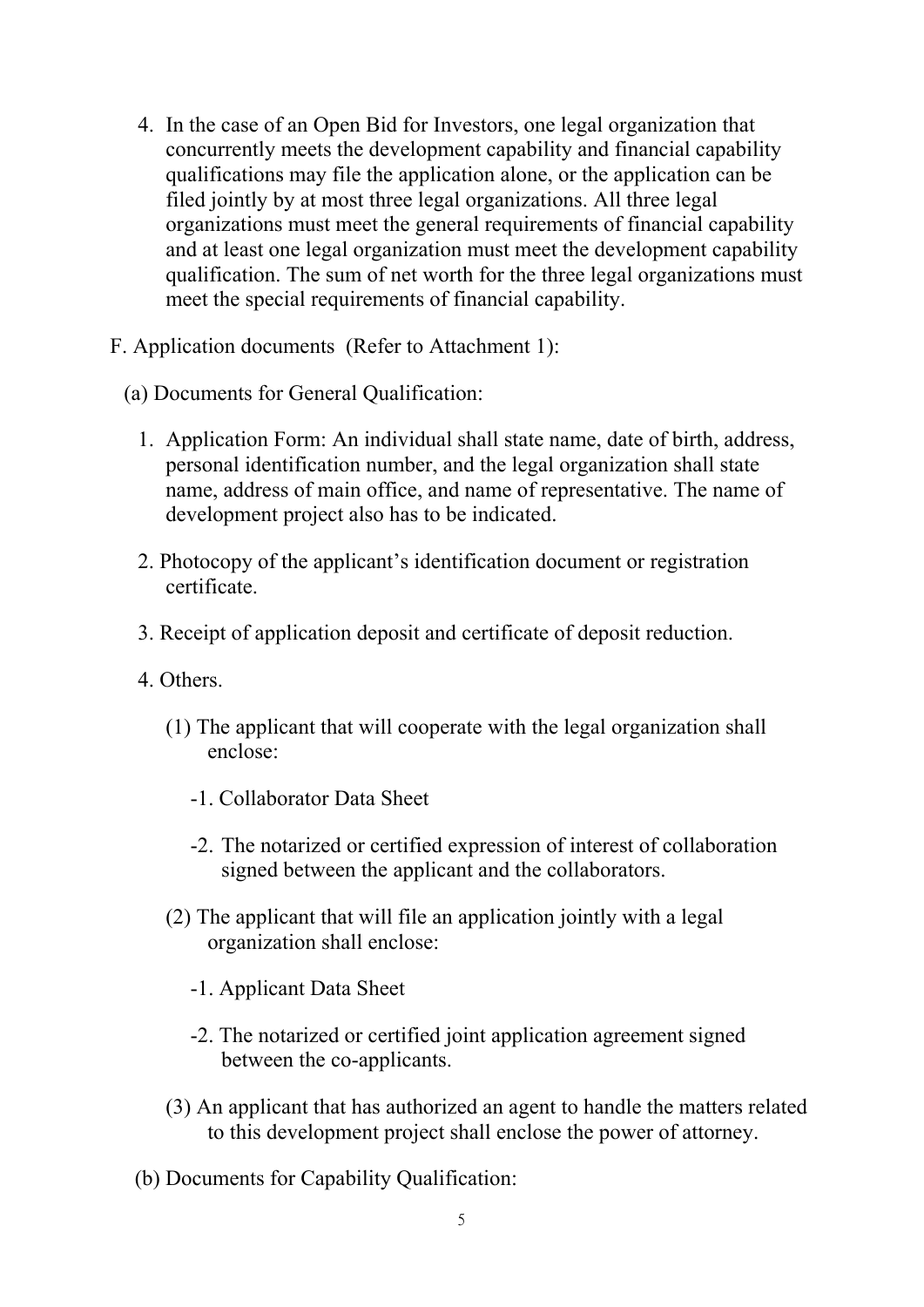- 1. Documents for proof of [development capability]: Summary of previous development achievement certified by accountant (real property that has been sold should be listed according to income on a profit and loss statement, remaining real property should be listed according to cost on a balance sheet) and financial statements for each year enclosed. The accountant's business practice license or the seal impression certificate for the member of accountant association should also be enclosed.
- 2. Documents for proof of [financial capability]:
	- (1) The financial report and enclosed statements of last fiscal year or 12 months before this application deadline. (the report and statements all have been certified by an accountant.) For a company that has been established for less than a fiscal year, it should submit all financial report and enclosed statements since its establishment or for 12 months before this application deadline.
		- -1. Last fiscal year refers to the last business fiscal year (from January 1 to December of the same year) at the time of selection.

The latest year refers to the business accounting year before last year at the time of selection. This shall be used in the occasion that the financial report for the last business fiscal year cannot be certified or approved on time.

- -2. The enclosed statements refer to the relevant statements that show the figures of net worth, current assets, current liabilities and total liabilities of the applicant.
- -3. The financial report and the enclosed statements shall be audited and certified by an accountant according to the Rules Governing Auditing and Certification of Financial Statements by Certified Public Accountants; the audit opinion shall be stated clearly and the accountant's business practice license or the seal impression certificate for the member of an accountant association is enclosed.
- (2) Confirmation issued by check clearing institution indicating that the account is not on the list of dishonored accounts and that there are no records of dishonored checks during the most recent year.
- (3) Credit report issued by Joint Credit Information Center indicating that there is no record of bad credit at any financial institutions.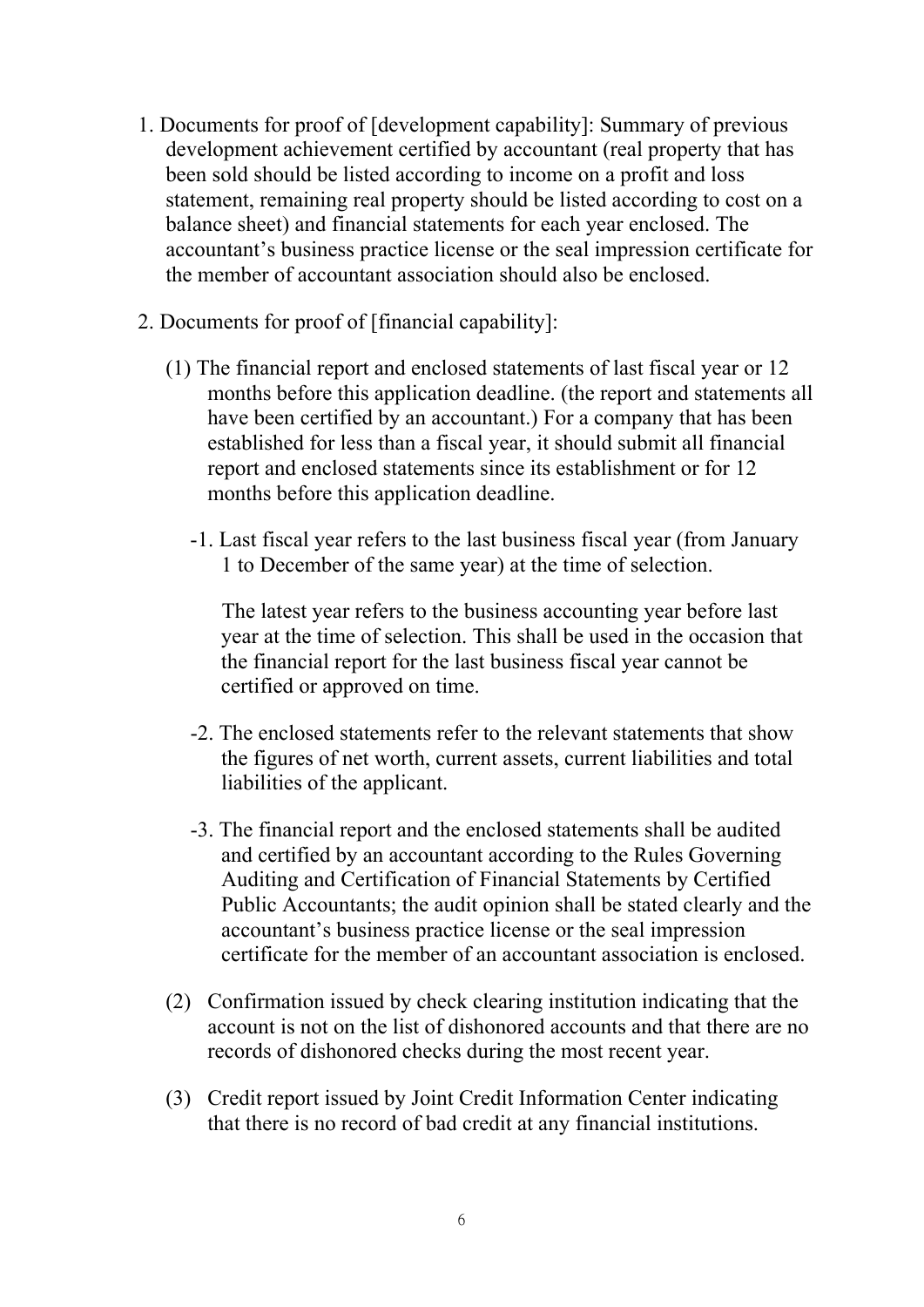- (4) The receipt of business tax payment for the most recent period or the receipt copy of sales and tax declaration form for profit-seeking enterprises affixed with the stamp of the competent tax levy agency. A newly established business that has not yet paid business tax for the first period may instead submit the letter of establishment registration approval by the competent business tax levying agency and uniform invoice purchase certificate.
- (c) Development Proposal:

The development proposal shall include and state clearly:

- 1. Location of land, area and land ownership.
- 2. Methods of acquiring the rights to the land, plans for land use, and methods of disposal of the development results
- 3. Development items, development description and development purpose.
- 4. Architectural plan: including architectural design, structural system, equipment system, construction engineering, specifications of building materials, project budget and affidavit of project budget, and the contents of the above should include the following:
	- (1) Building drawings: floor plan, elevation, building coverage ratio, building bulk ratio, and building bulk ratio bonus review.
	- (2) Project Budget: Total price list, detail price list.
	- (3) Building materials, facilities and system descriptions:
		- -1. The specification and brands of finishing material for external walls, hallways, stairways, floors, internal walls and ceilings.
		- -2. The specification and brands of doors, windows and hardware, bathroom and sanitation facilities, kitchen facilities, water supply and drainage facilities, electric power and electrical equipment, elevators, air conditioning facilities, security and monitoring systems, fire-fighting equipment, network and communication systems and car parking facilities.
	- (4) A list of area for each floor.
	- (5) A copy of all above data in computer disks.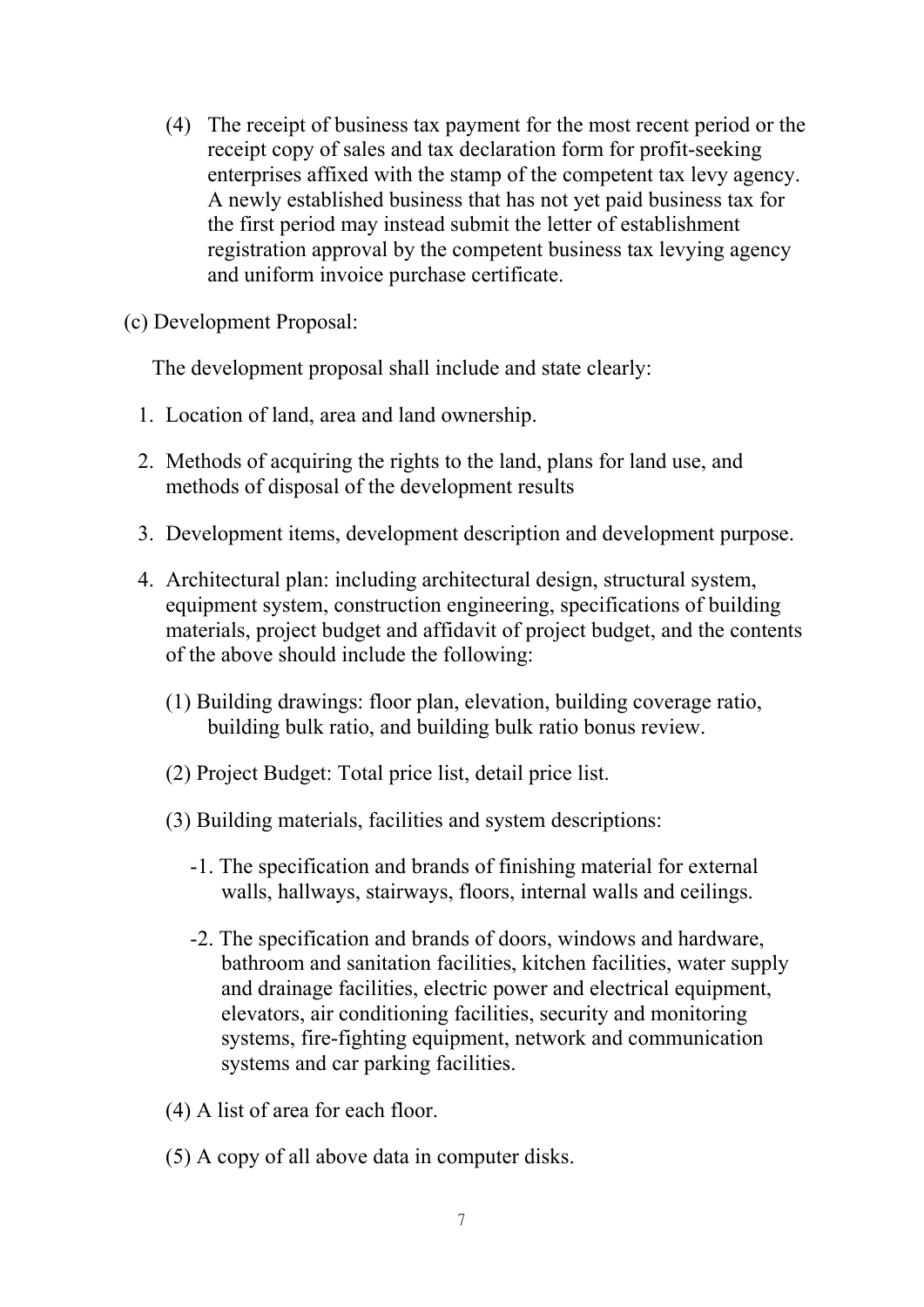- 5. A disaster prevention plan that accords with the relevant construction laws
- 6. A soil and water conservation plan, environmental impact assessment plan submitted according to the relevant laws of soil and water conservation and environmental protection laws.
- 7. Extended plan of facilities related to mass rapid transit system.
- 8. Financial plan: including estimated development expenditure, capital raising plan, annual cash flow, investment benefit analysis.
- 9. Schedule plan for development.
- 10. Rules of operational management: including operator and operating plan, management and organization, rights and obligations of operation management, management rules, operation security deposit and, punishments for violating management rules.
- 11. Terms of cooperation, percentage of income distribution, the relevant rights and obligations between the applicant, the competent authority and landowners.
- 12. Other matters related to land development.
- (d) Rules for the preparation of application documents:
	- 1. The submitted photocopies of qualification documents must be affixed with the seal of applicant, and with the wording "true to the original".
	- 2. The application documents shall be typed or written clearly in blue (black) fountain pen or ballpoint pen.
	- 3. The development proposal shall be written on A4 size paper (21cm x 29.7cm); diagrams should be folded into A4 size.
	- 4. The applicant who has made a suggestion to amend the basic (concept) design of this development project shall make comparison tables of before and after the amendment and enclose it with the development proposal. Those who agree to accept the basic (concept) design of Taipei City Government are exempted from submitting this document.
- G. Application Deposit:
	- (a) The applicant shall pay one percent of the estimated project cost as application deposit, a total of New Taiwan Dollars . The applicant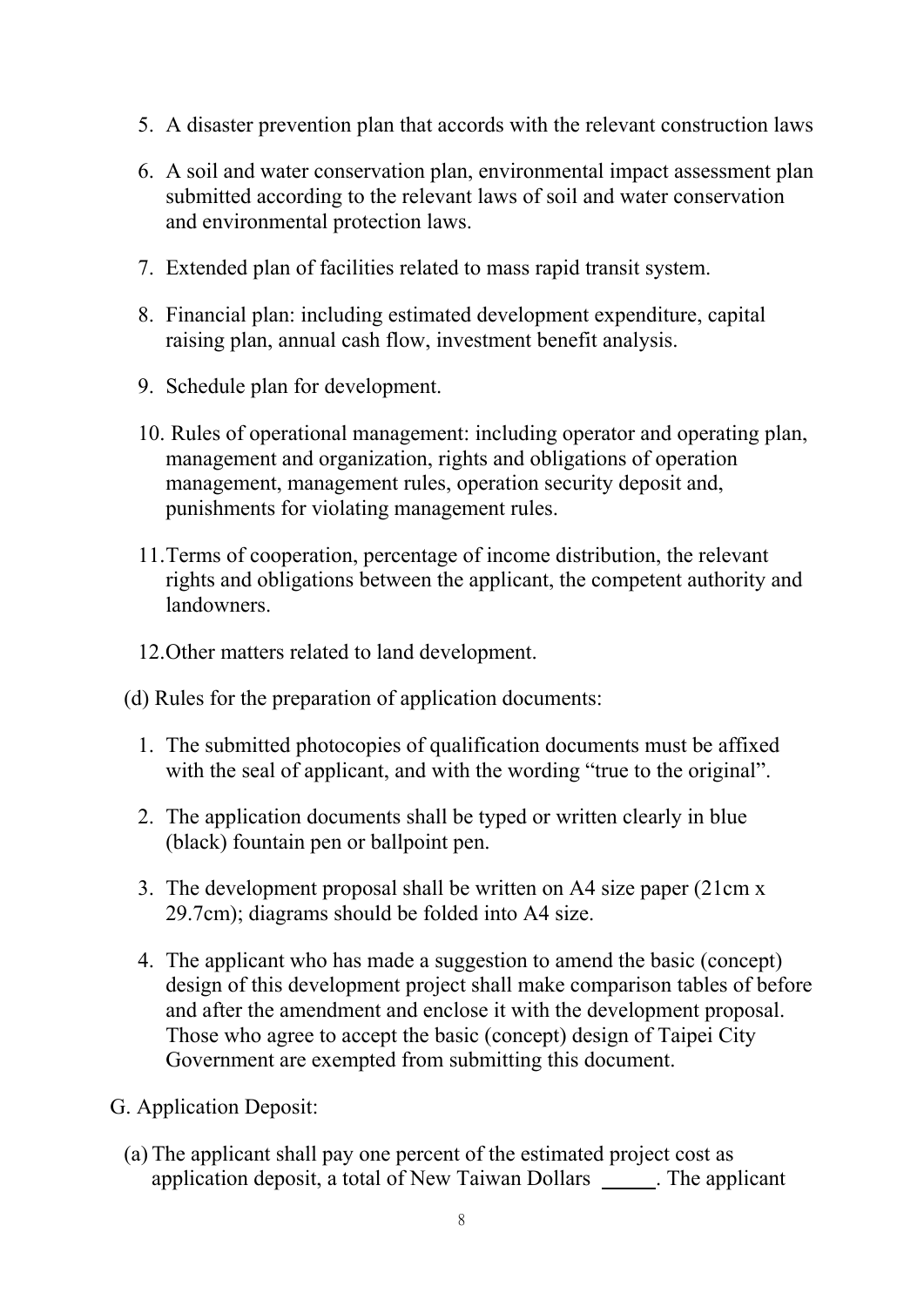who owns land in this development site or receives the letter of consent from the landowners of this development site may reduce the amount of the application deposit according to the ratio of land area owned by the applicant or the land area of landowners who have signed the letter of approval to the total land area.

- (b) The applicant may pay the application deposit in any of the following forms:
	- 1. Cash
	- 2. Financial institution's promissory note or check
	- 3. Financial institution's certified check
	- 4. Bearer's government bond
	- 5. Financial institution's certificate of deposit pledged to the procuring entity
	- 6. Bank's written loan guarantee
	- 7. Insurer's re-insurance policy of loan guarantee

Where an application deposit is deposited in the form of a financial institution's promissory note, check, or certified check, such instruments shall be made payable at sight and the Taipei Rapid Transit Systems Joint Land Development Special Fund Account shall be the payee. Where an application deposit is deposited in the form of a financial institution's pledged certificate of deposit, bank's written joint and several guarantee, insurer's insurance policy of joint and several guarantee, the Department of Rapid Transit Systems, Taipei City Government shall be named as the pledgee, guarantee beneficiary or the insured. The application deposit payment form is enclosed in Attachment 2.

- (c) Ways to pay application deposit:
	- 1. Cash, financial institution's promissory note or check, certified check, and bearer's government bond:
		- (1) The applicant who pays the application deposit with cash shall make payment directly at Taipei Fubon Bank Co., Ltd. (hereinafter referred to as Taipei Fubon Bank) and its branches, or telegraphic transfer to the account of the Department of Rapid Transit Systems, Taipei City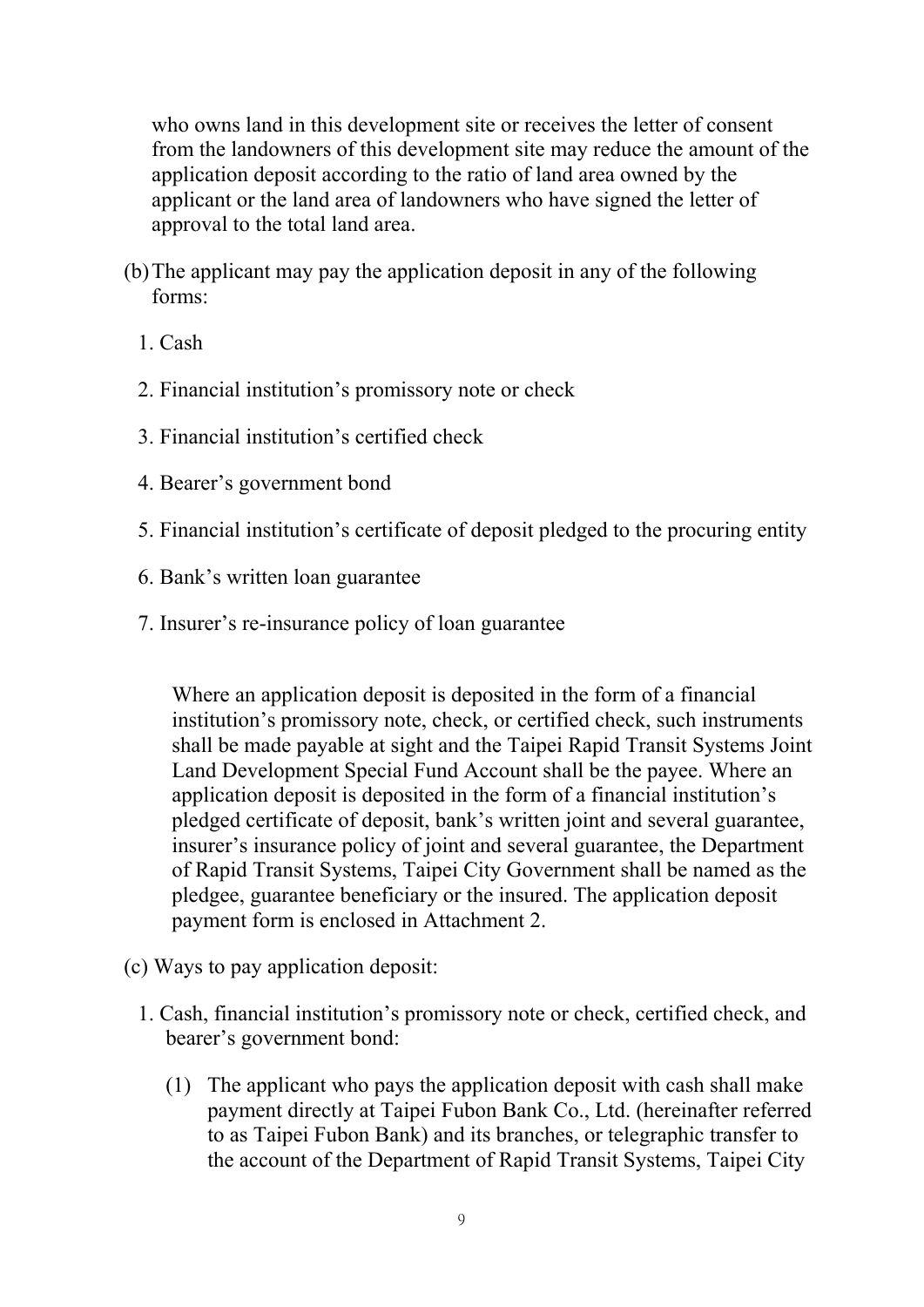Government at Taipei Fubon Bank, business branch, account number 20033175508-6, from other financial institution. The applicant shall enclose the receipt copy issued by the Bank in the application documents and mail or deliver to the procuring entity.

- (2) In addition to cash, the applicant may directly enclose a financial institution's promissory note or check, certified check, and bearer's government bond in the application documents and mail or deliver to the procuring entity; the Department of Rapid Transit Systems, Taipei City Government shall produce a proof of receipt after receiving the documents and deliver the proof to the applicant. Alternatively, the applicant may submit the aforementioned instrument directly to the cashier of the Department of Rapid Transit Systems, Taipei City Government and obtain the proof of receipt from the Department of Rapid Transit Systems, Taipei City Government. Then proof of receipt must then be enclosed in the application document and mailed or delivered to the procuring entity.
- 2. Financial institution's certificate of deposit pledged to the procuring entity:

The applicant, five working days prior to the deadline of document submission, shall bring the blank application form for pledge of certificate of deposit to the procuring entity that is attached with certificate of deposit issued by a financial institution registered with and approved by the Ministry of Finance to the Department of Rapid Transit Systems, Taipei City Government for an application of the Department to affix its stamp on the blank form. After having it stamped by the Department, the applicant shall take the said application form to the financial institution that is to issue the certificate of deposit to carry out the pledging transaction. After completing the pledging transaction, the applicant shall enclose the certificates of deposit, reply, notice of the exercise of pledge rights form, and the notice of the extinction of pledge rights form directly with the application document and mail or deliver to the procuring entity. The Department of Rapid Transit Systems, Taipei City Government shall produce a proof of receipt after receiving the documents and deliver the proof to the applicant. Alternatively, the applicant may submit the aforementioned documents directly to the cashier of the Department of Rapid Transit Systems, Taipei City Government and obtain the proof of receipt from the Department of Rapid Transit Systems, Taipei City Government. Then proof of receipt must then be enclosed in the application document and mailed or delivered to the procuring entity.

3. Bank's written joint and several guarantee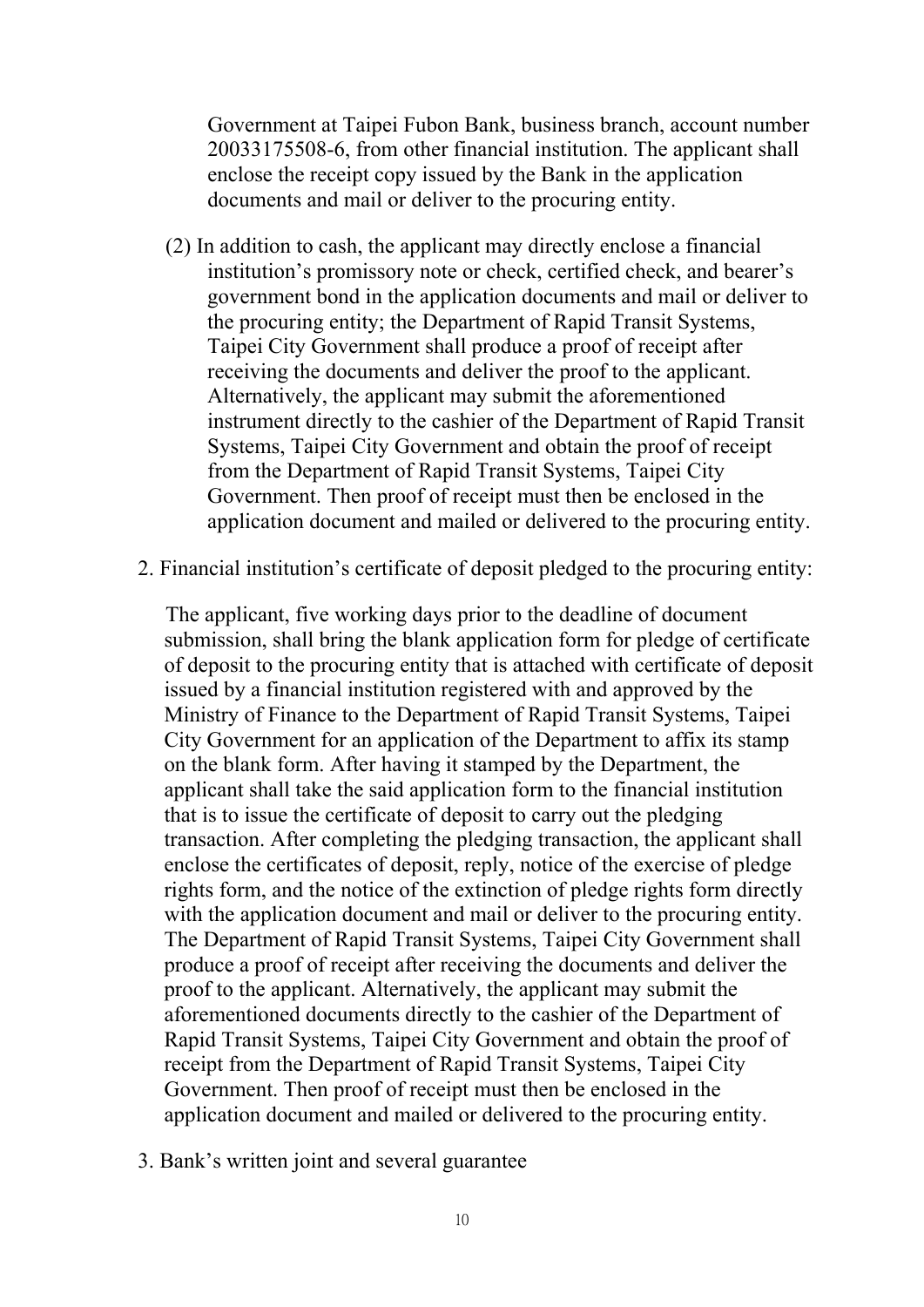The applicant shall personally apply for the letter of joint and several guarantee for application deposit with the Bank. The said letter of joint and several guarantee shall be signed by the responsible person or representative of the bank and affixed with the bank's official seal. The applicant shall directly enclose the said letter of guarantee in the application document and mail or deliver it to the procuring entity. The Department of Rapid Transit Systems, Taipei City Government shall produce a proof of receipt after receiving the documents and deliver the proof to the applicant. Alternatively, the applicant may submit the aforementioned documents directly to the cashier of the Department of Rapid Transit Systems, Taipei City Government and obtain the proof of receipt from the Department that is then enclosed in the application document and mailed or delivered to the procuring entity.

4. Insurer's insurance policy of joint and several guarantee

The applicant after signing the insurance policy of joint and several guarantee with the insurer may directly enclose the said insurance policy in the application document and mail or deliver it to the procuring entity. The Department of Rapid Transit Systems, Taipei City Government shall produce a proof of receipt after receiving the documents and deliver the proof to the applicant. Alternatively, the applicant may submit the aforementioned documents directly to the cashier of the Department of Rapid Transit Systems, Taipei City Government and obtain the proof of receipt from the Department that is then enclosed in the application document and mailed or delivered to the procuring entity.

- (d) The application deposit shall be deposited in the name of the applicant or the collaborators. The collaborators shall provide letter of collateral provision in the case that the application deposit is deposited in the name of the collaborators (refer to the form in Attachment 2).
- (e) When the application deposit shall be returned according to this Guideline, the procuring entity shall notify and return the application deposit to the nominated payer of the application deposit. The nominated payer of the application deposit shall take back the application deposit without interest within the deadline notified by the Department of Rapid Transit Systems, Taipei City Government.
- H. Application Procedure:
	- (a) This development project will solicit for investors in the following sequence, the landowners referred to in article  $E<sub>z</sub>$  (a), 1. (1) or the sole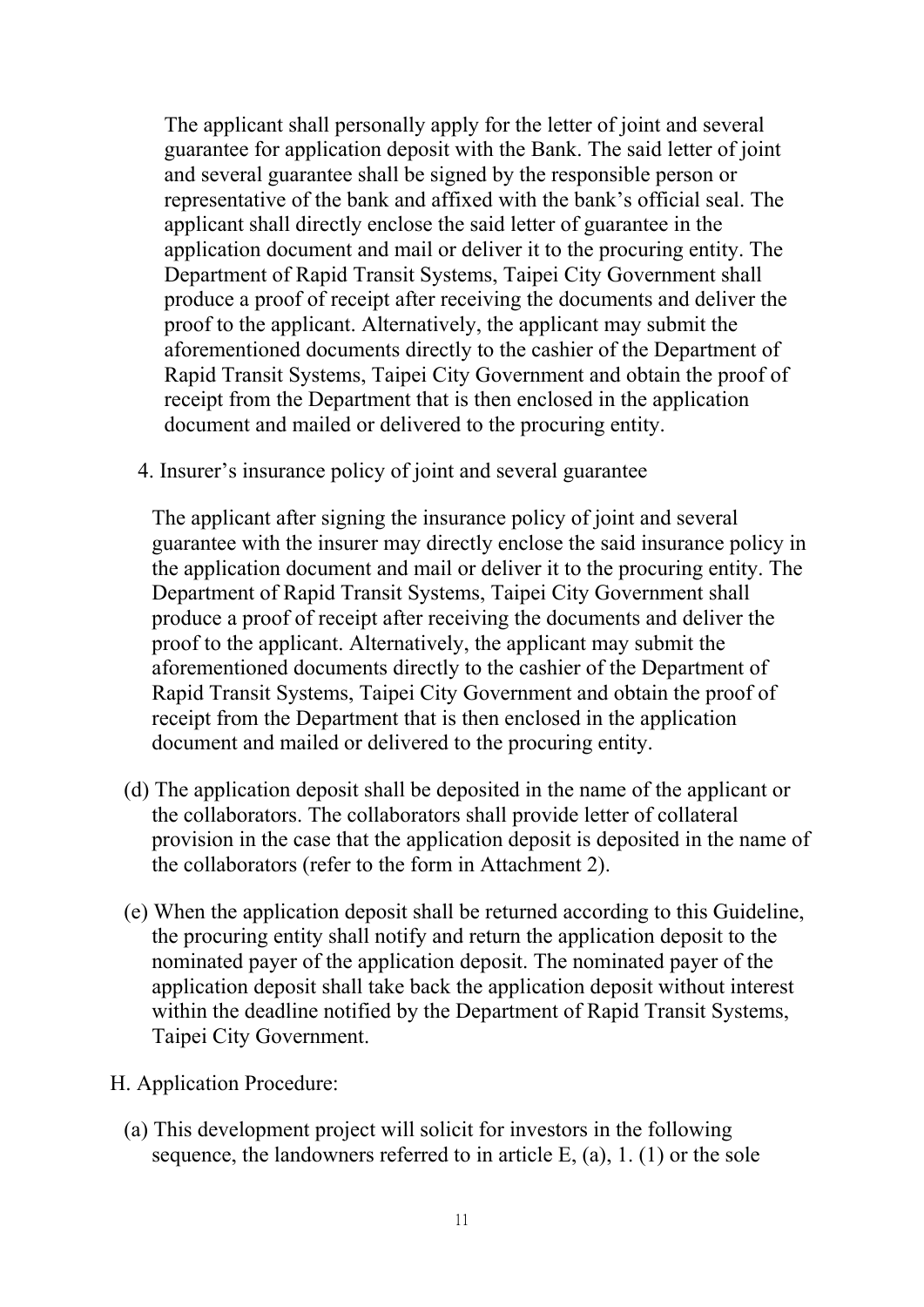landowner referred to in article E, (a), 1. (2) shall have priority, and open bid investors will come second.

(b) The landowners or the sole landowner must come to the Department of Rapid Transit Systems, Taipei City Government to purchase this Guideline and prospectus within two months upon receiving the written solicitation from the Department of Rapid Transit Systems, Taipei City Government regarding their intention to invest, and, by registered mail or personal delivery, give the Department a written reply of their intent to make priority investment. The postmark of the registered mail or the agency's document receiving stamp is used to determine the date of reply, any reply beyond the deadline is considered as a disclaimer of priority investment.

In cases where the land for development is owned by several persons, the landowners must also enclose in the aforementioned reply, a letter of consent from the landowners. The area of land owned by the landowners that give their consent must be not less than two-thirds of the total, or more than half of all landowners owning more than half of the total area must give their consent. An applicant that does not enclose the said letter of consent or if there is any incompleteness in the enclosure is considered as having disclaimed priority investment.

- (c) The landowner, within one months after receiving the written notice of qualification for priority investment must pay the application deposit and submit the application documents listed in Clause  $F(a)$  and  $F(b)$  of this Guideline, within four months after receiving the written notice must submit the application documents listed in Clause F(c) of this Guideline, within eight months after receiving the written notice must submit the application documents listed in Clause F(d) of this Guideline, within ten months after receiving the written notice must submit the application documents listed in Clause F(e) of this Guideline. The application documents may be sent, by registered mail or personally delivery, to the Department of Rapid Transit Systems, Taipei City Government. The postmark of the registered mail or the agency's document receiving stamp is used to determine the date of documents submission.
- (d) When the development project fails to find landowners or a sole landowner who has priority for investment, a solicitation for investors will be publicly announced. Potential investors interested in making an application shall come to the Department of Rapid Transit Systems, Taipei City Government to purchase this Guidelines and Prospectus during the period announced. The interested investor, shall within two months, starting from the next day of the expiration of the Department's public announcement of soliciting for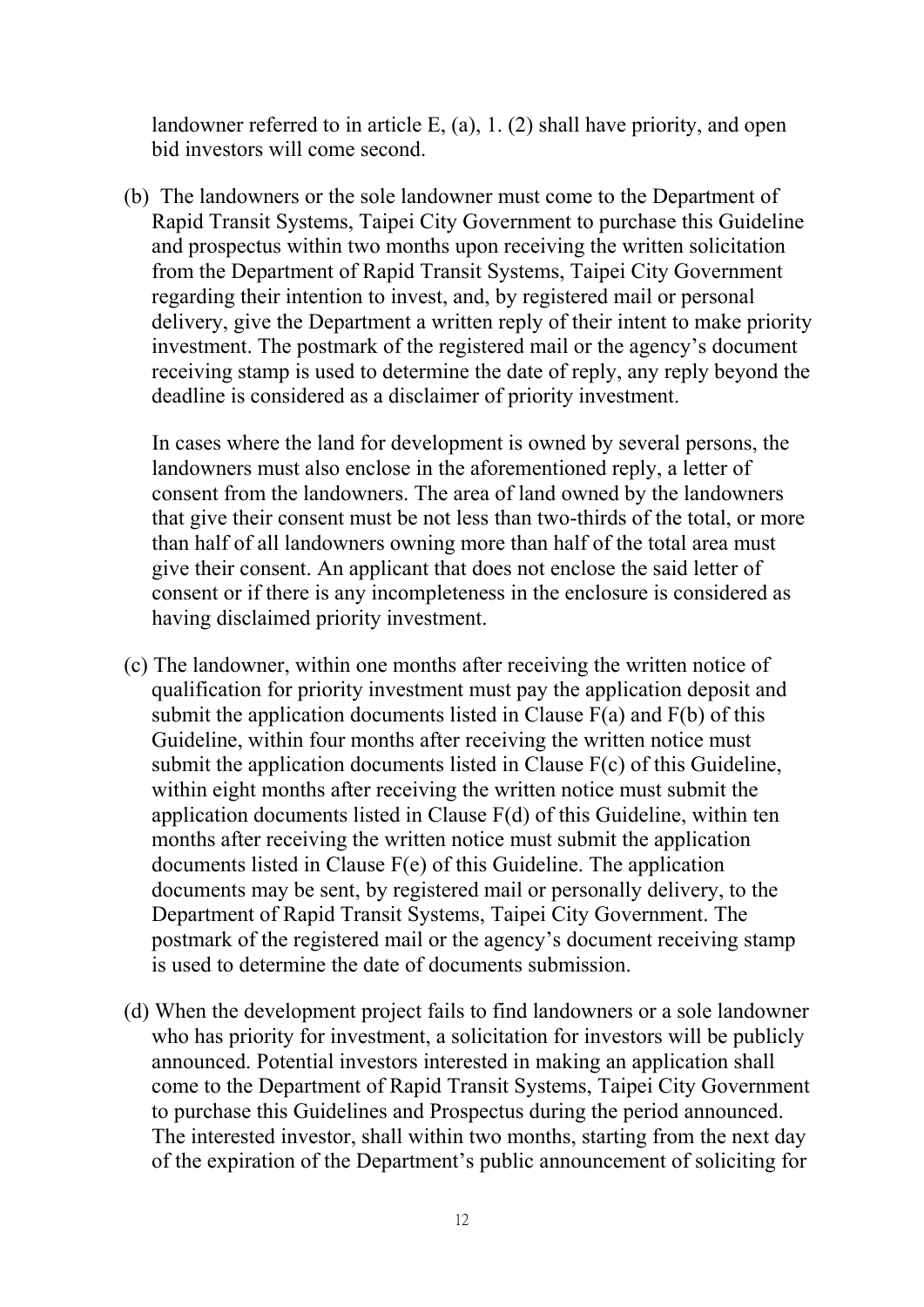investors, must pay the application deposit and submit the application documents listed in the Clause F (a) and F (b) of this Guidelines. In addition, within four months starting from the next day of the expiration of the Department's public announcement the applicant must submit the application documents listed in Clause F (c) of this Guideline; within eight months starting from the next day of the expiration of the Department's public announcement must submit the application documents listed in Clause F (d) of this Guideline; and within ten months starting from the next day of the expiration of the Department's public announcement must submit application documents listed in the Clause F (e) of this Guidelines. The application documents may be sent, by registered mail or personally delivery, to the Department of Rapid Transit Systems, Taipei City Government. The postmark of the registered mail or the agency's document receiving stamp is used to determine the date of documents' submission.

- (e) In the case of the application documents that have been submitted by the applicant having omissions or being incomplete, corrections and supplementation shall be handled according to the following regulations:
	- 1. After receiving the Department's notification of document correction or supplementation, the applicant must send, by registered mail or personal delivery, the corrected or supplemented documents to the Department within the prescribed deadline. The postmark of the registered mail or the agency's document receiving stamp is used to determine the date of submission of the corrected or supplemented documents by the applicant; no documentation will be accepted beyond the deadline. Every application is allowed to make correction or supplementation once.
	- 2. With regard to documents that are not subject to being notified for correction and supplementation, the applicant may not make any correction and supplementation or request for an exchange of documents. The Department shall continue to use the documents originally submitted for review. Any correction and supplementation documentation submitted at the applicant's own will is not reviewed. The applicant also may not make any request of taking back or exchanging the documentation of correction and supplementation that has been received by the Department.
- I. Selection Procedure:
	- (a) The Department of Rapid Transit Systems, Taipei City Government shall review and select the investment application according to "Directions for Reviewing and Selecting Investment Application of Joint Development of Land Adjacent to or Contiguous with Taipei Rapid Transit Systems" (refer to Attachment 3 for detail).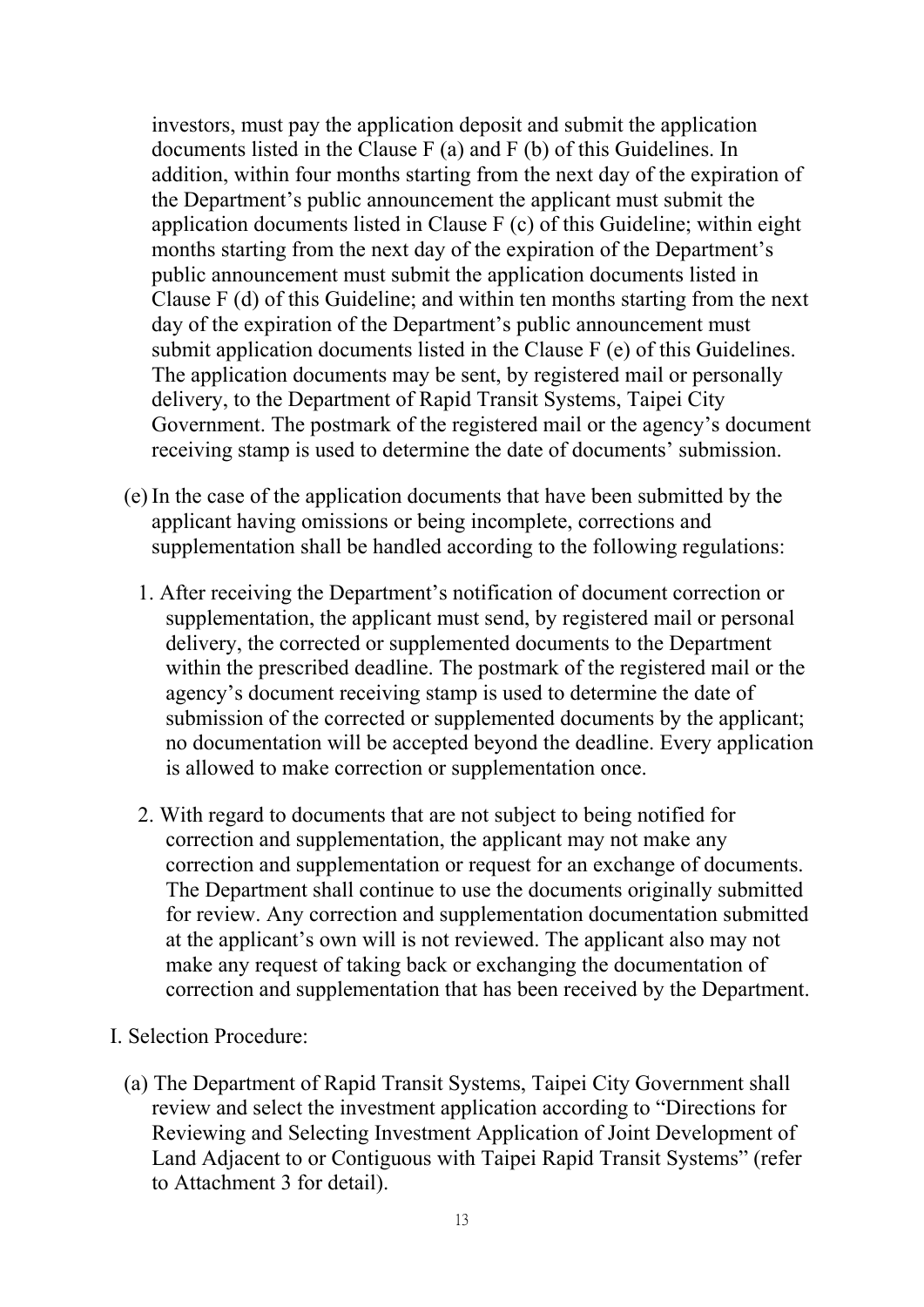- (b) During the application procedure, the Department of Rapid Transit Systems, Taipei City Government may at anytime notify the applicant in writing that the application procedure is terminated due to the applicant's disqualification.
- (c) Upon the completion of investment application review, the Department of Rapid Transit Systems, Taipei City Government shall report the review opinion to Taipei City Government for approval according to the listed legal conditions for authorizing investors. The Department of Rapid Transit Systems, Taipei City Government shall notify in writing the applicant who has won the rights of investment to sign the investment contract according to the legal conditions for authorizing investors.
- J. Signing Contract:
	- (a) The applicant, in the case of disagreement with the legal conditions for authorizing investors, shall within ten days after receiving the written notification of the Department of Rapid Transit Systems express the reasons of disagreement and present opinions of corrections. Otherwise, the applicant, within thirty days after receiving the written notification of the Department, shall sign the investment contract according to the legal conditions for authorizing investors. The applicant is considered as disclaiming the rights of investment if the contract is not signed before deadline. The Department shall solicit for investors again or fill the vacancy with another applicant according to sequence in the ranking list of applications and the application deposit will not be refunded.
	- (b) In the case that the opinions of corrections for legal conditions for authorizing investors given by the applicant are rejected by Taipei City Government, the applicant must accept the legal conditions for authorizing investors and sign the investment contract according to the legal conditions for authorizing investor within thirty days after receiving the written notification of the Department. The applicant is considered as disclaiming the rights of investment if the contract is not signed before deadline. The Taipei City Government shall not bear any responsibility for the applicant's not signing the contract. The Department shall solicit for investors again or fill the vacancy with another applicant according to the sequence in the ranking list of application and the application deposit will be refunded without interest.
	- (c) At the time of contract signing, the applicant shall sign the original copies of the contract prepared by the Department of Rapid Transit Systems, Taipei City Government, and affix seals on each page. At the same time,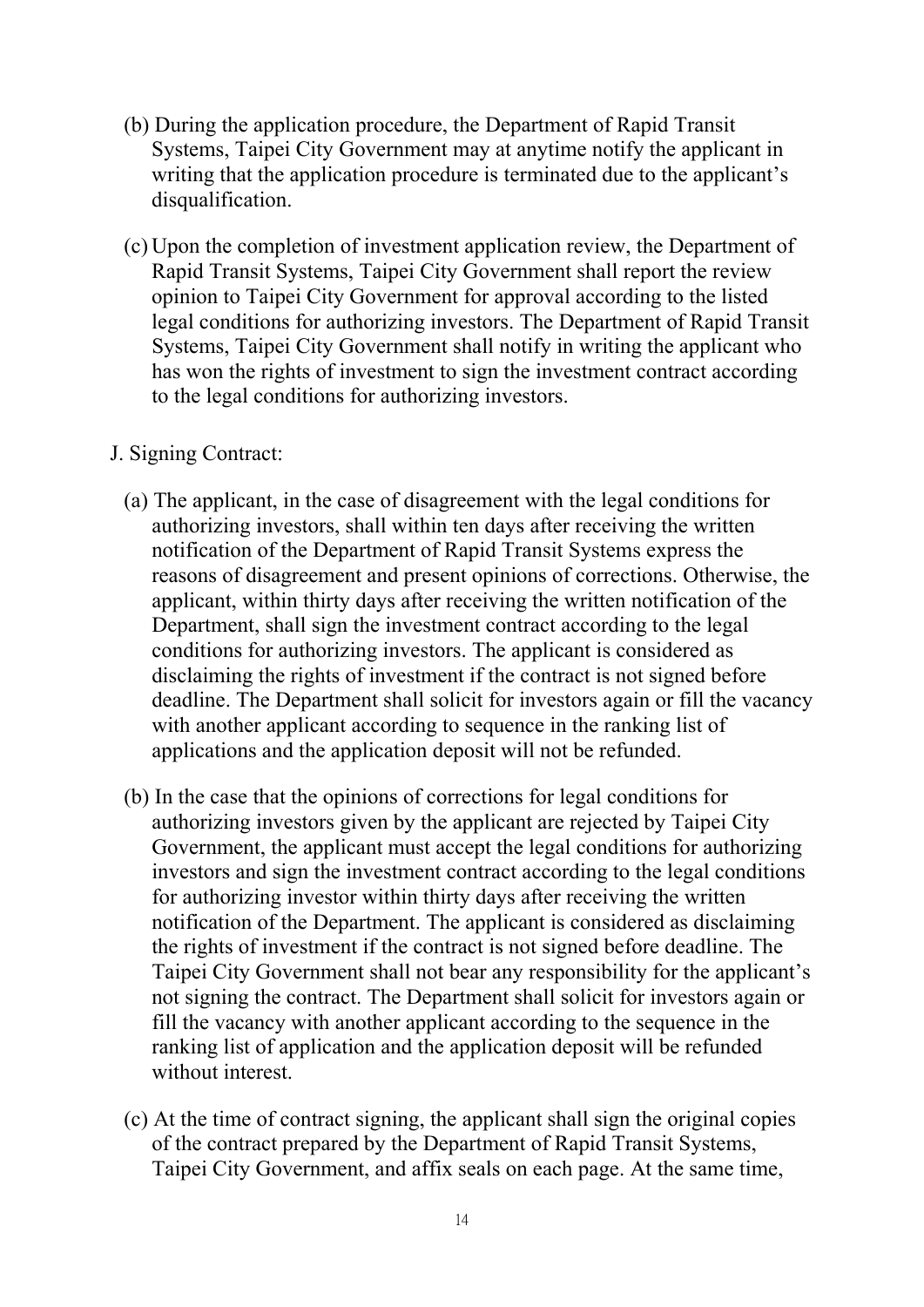the applicant also has to deposit three percent of the estimated total investment as a performance bond. Except for substituting the application deposit for performance bond, the applicant may deposit the deficiency according to any forms of application deposit payment listed in the Clause G (c) at the time signing contract. The applicant, who does not deposit the performance bond or the deposited performance bond is not sufficient, is considered as disclaiming of rights of investment. The Department shall solicit for investors again or fill the vacancy with another applicant according to sequence in the ranking list of application and the application deposit will not be refunded.

- (d) The applicant who is awarded with the rights of investment shall bear the expenses of producing and binding the original and duplicate copies of investment contracts. The original of investment contract is made in duplicate, with one copy to be retained by each party; copies of the duplicate copy are distributed for the use of both parties.
- K. The rights and obligations of Taipei City Government and the applicants are listed clearly in the investment contract.
- L. Mass rapid transit facilities within the development site (this clause is applicable in the case that the scope of work for the selected investment project includes a transfer of mass rapid transit facilities to the investor for construction)
	- (a) The applicant shall according to the demands of the mass rapid transit facilities (reports on the design and interface of joint development) include a chapter in the development proposal to state clearly the design idea as well as present the design and construction plan (including drawings, budget and construction cost analysis) for mass rapid transit facilities in the development site, the entrance vent of the integrated structure of mass rapid transit facilities of the joint development building and other relevant accessory facilities.
	- (b) After the applicant has won the rights of investment and signed the investment contract, the Department of Rapid Transit Systems, Taipei City Government or its designated project office will conduct price negotiations with the applicant regarding the mass rapid transit facilities on the development land. Upon the completion of price negotiation, the investor shall be responsible for the design and construction of the aforementioned facilities and sign the "Agreement of Design and Construction Commission for Mass Rapid Transit Facilities in the Joint Development Site". In line with the planned service demand for the Mass Rapid Transit route, the investor shall complete the relevant mass rapid transit facilities and hand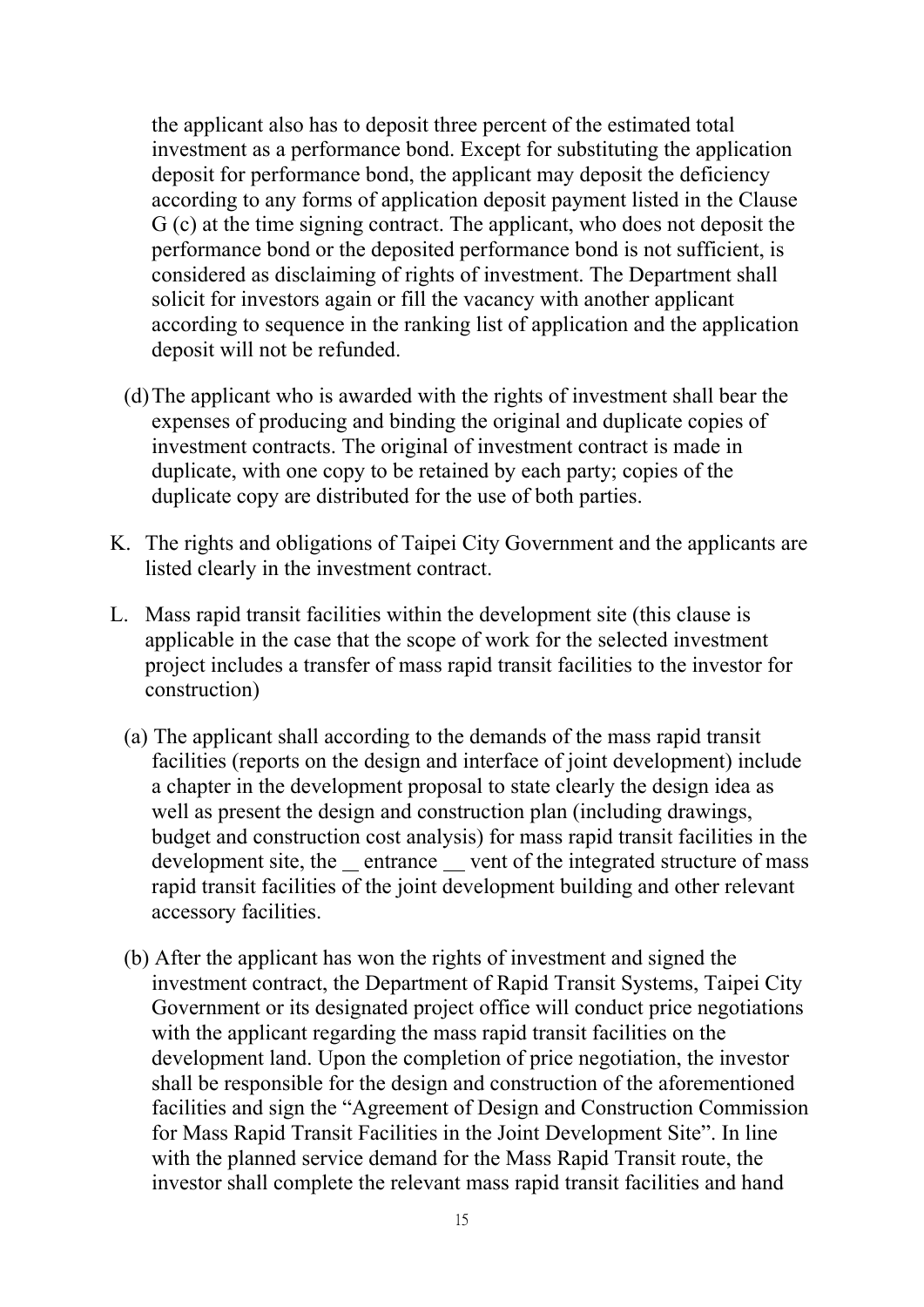them over for use as scheduled. The investor shall cooperate in the case of there is a change of the schedule for mass rapid transit facilities.

- (c) In the event that after the mass rapid transit authorities' demand and completion schedule in the development proposal of the applicant was reviewed, but the applicant cannot accept the legal conditions for authorizing an investor approved by Taipei City Government, another solicitation for investor shall be carried out, or the price negotiation, as stated in the preceding paragraph (b), has failed; the applicant shall be personally liable for the relevant expenses incurred and may not request any compensation from Taipei City Government, Department of Rapid Transit Systems or its designated project office. The Department of Rapid Transit Systems or its designated project office shall separately look for other enterprises to undertake the project of mass rapid transit facilities construction.
- (d) In the case that the Department of Rapid Transit Systems or its designated project office has found another enterprise to undertake the design and construction of mass rapid transit facilities and integrated structure construction of the joint development project, the site of integrated structure construction shall be handed over to the investor for continuing the next stage of work for the completion of integrated structure construction. In the case that, as a result, the overall development schedule for the land development has to be adjusted accordingly, the investor shall coordinate without condition, and also may not request any compensation from Taipei City Government, the Department of Rapid Transit Systems or the designated project office for relevant expenses incurred.
- M. Other Provisions:
	- (a) The investor shall commission a practicing architect that has registered with the Ministry of Interior and also a member of an architects' association to be in charge of the design and construction supervision of the development project. In addition, the architect must have no prior record of legal punishment such as business suspension or had a rights suspension imposed by the competent authorities at any level of government. The qualification documents for the entrusted architect shall be submitted to the Department of Rapid Transit Systems for review within thirty days or any regulated deadline on the investment contract after signing the investment contract; Attachment 3 lists the review guidelines.
	- (b) The investor must select a construction enterprise that has met the following requirements as the contractor of this development project: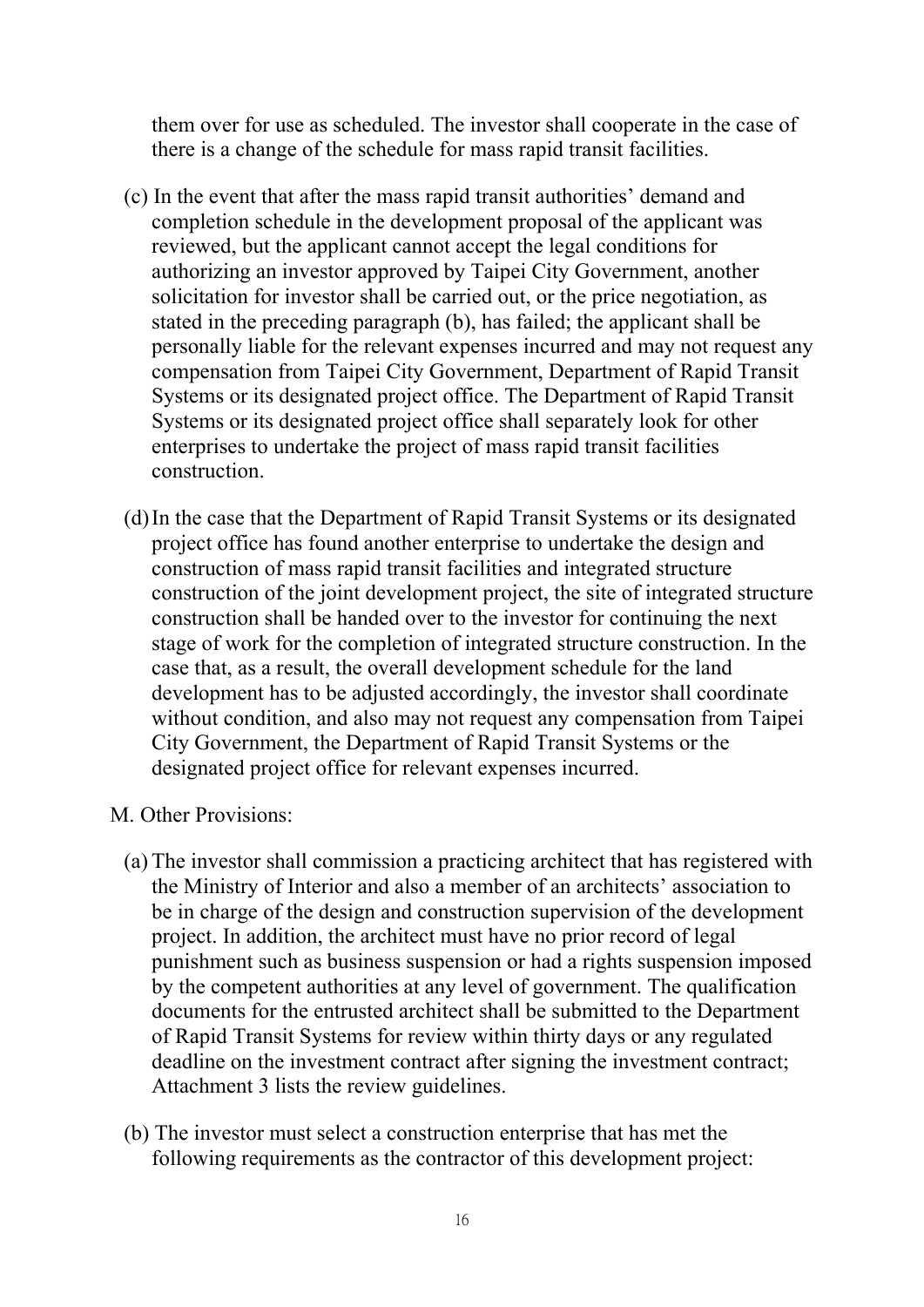- 1. A local Grade A and above construction enterprise that has met the provisions of "Regulations on Management of the Construction Industry", and registered project contracting as one of its business categories.
- 2. A foreign construction enterprise must meet the "Standards of Foreign Construction Enterprises' Registration, Grade and Achievements in Contractual Constructions" as promulgated by the Ministry of Interior, and that has applied for the construction enterprise registration according to the provisions of "Regulations on Management of the Construction Industry".
- 3. Has completed a contracted construction of similar or equivalent nature, and the total amount for a single project is not less than one-third of the estimated cost of this development project, or the accumulated total is not less than the estimated cost of this development project.
- 4. Has neither any record of business suspension punishment by the competent authority of the construction industry at any level of government nor any record of an announcement of a suspension of the rights to participate in bidding imposed by any government agency.

The investor must select a water-pipe contractor, an electricity contractor, and a refrigeration and air conditioning contractor that meet the regulations of each respective industry and also must have registered Project Contracting as one their business categories.

The investor shall submit the qualification documents for the construction enterprise, and water-pipe contractor, electricity contractor, refrigeration and air conditioning contractor to the Department of Rapid Transit Systems for review within thirty days before applying the construction permit; Attachment 3 lists the review guidelines.

- (c) The investor that will uniformly manage the completed construction shall bring in an operator that has the same or similar operating experience in the business item of developed construction. The qualification document of the operator shall be submitted to the Department of Rapid Transit Systems for review prior to the application for occupancy permits for the development; Attachment 3 lists the review guidelines.
- (d) After signing the investment contract, in the case that the landowners have not concluded any agreement with regard to rights and interests allocation, they may file an application with the Department of Rapid Transit Systems, Taipei City Government requesting the Department to become the coordinator. If both parties cannot reach an agreement after two